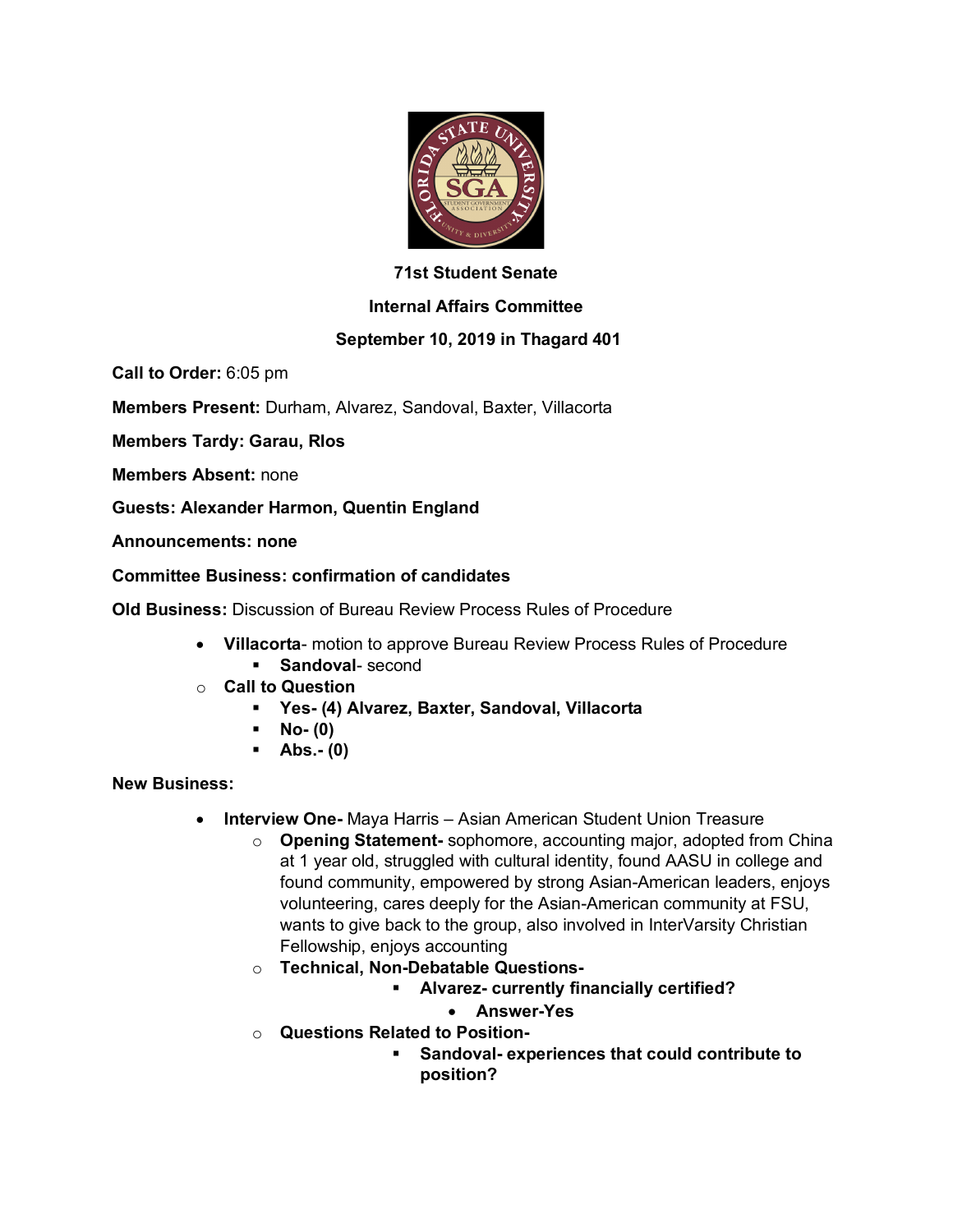- **Answer- took advanced excel courses, interned at a law firm specializing in estate distributions**
- § **Alvarez- involvement history with AASU**
	- **Answer-joined after involvement fair, went to all affiliate GBMs, worked with homecoming committee, community service, and leadership exploration and development**
- o **Questions of Character-**
	- § **Alvarez- how do you handle conflict**
		- **Answer- step back from the problem and look at big picture, empathize with others, get consensus**
	- § **Sandoval- What made you join AASU, how has it made you feel?**
		- **Answer- didn't want to engage with my Chinese culture, AASU opened my mind to the beauty of the Asian-American culture**
- o **Other Questions- None**
- o **Closing- very grateful for this opportunity, never thought I would be in a leadership position, wants to grow as a leader**
- o **Deliberations**
	- o Roundtable
- § **Call to Question**
	- o **Baxter**
		- § **Sandoval seconds**
- o **Voting Results**
	- o **Yes- (4) Baxter, Sandoval, Alvarez, Villacorta**
	- o **No- (0)**
	- o **Abs.- (0)**
- **Interview Two-** Deborah Maldonado- HLSU Secretary
	- o **Opening Statement-** junior transfer from UNF, didn't have HLSU at UNF, wants student body to know HLSU is for everyone
	- o **Technical, Non-Debatable Questions-**
		- § **Alvarez-** financially certified?
			- **Answer-** no
	- o **Questions Related to Position-**
		- **Sandoval-** Goals for role as secretary?
			- **Answer-** make sure events are planned and meetings are taken care of, fluent in Office programs, tie loose ends
		- § **Alvarez-** relevant work experience at FSU?
			- **Answer-** no, first semester at FSU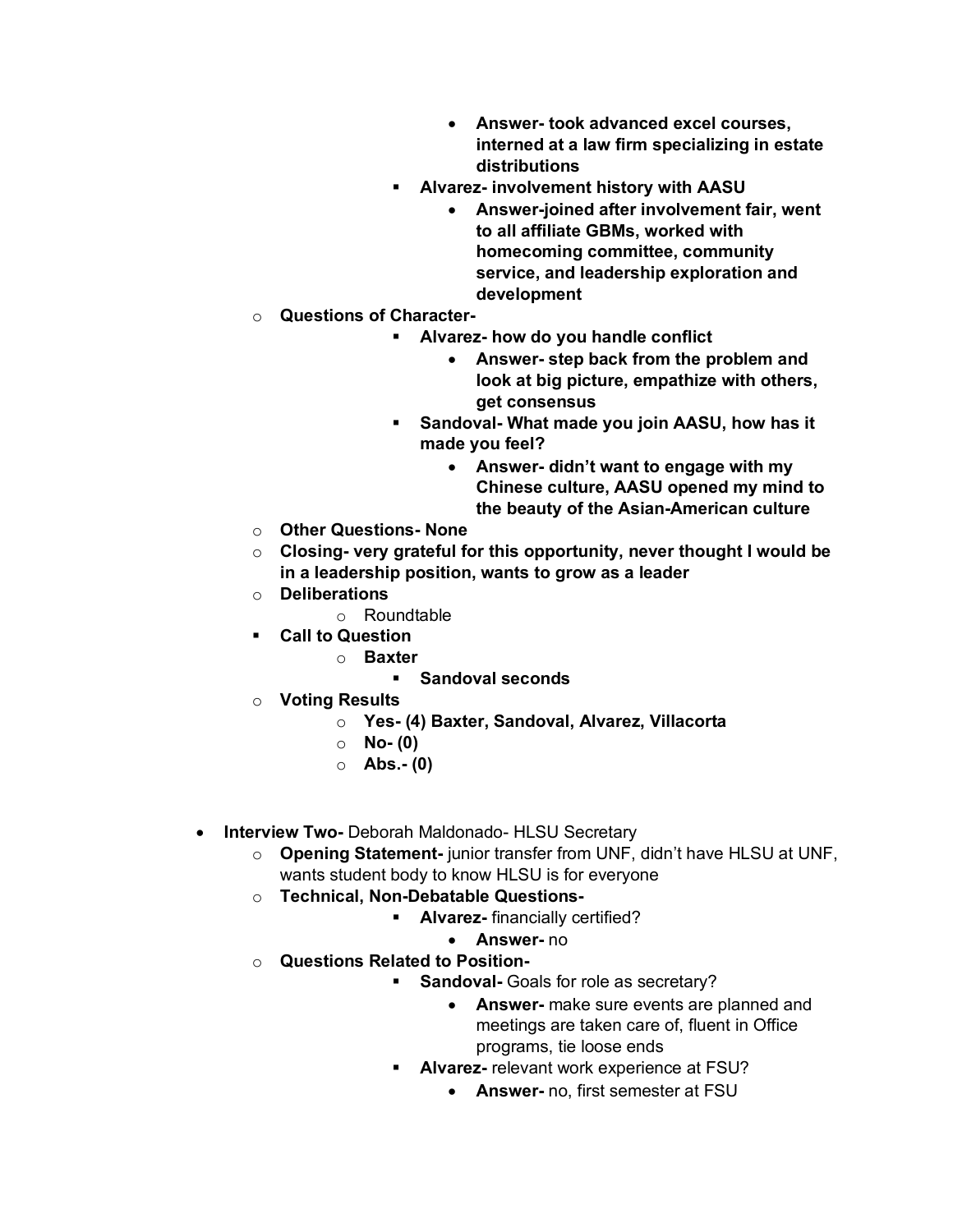- § **Villacorta-** tell us about the role
	- **Answer-** making sure events are planned for and everyone knows the event is happening, organization

## o **Questions of Character-**

- § **Alvarez-** how do you plan on balancing your first semester and your potential position?
	- **Answer-** keeps a planner, allocating time to the role, academics first
- **Alvarez-** how do you handle conflict?
	- **Answer-** team captain of lacrosse team in high school for 4 years, listens to everyone, making sure they feel heard and that their feelings are considered
- o **Other Questions- none**
- o **Closing-** passion for children, worked at nature camp over the summer, ensuring everything runs smoothly and taken care of
- o **Deliberations**
	- o Roundtable
- § **Call to Question**
	- o **Sandoval-** move to call the question
		- § **Baxter-** seconds
- o **Voting Results**
	- o **Yes- (4) Sandoval, Baxter, Alvarez, Villacorta**
		- o **No- (0)**
		- o **Abs.- (1) Gurau**
- **Interview Three-** Mercedes Poole- OGA Deputy Director
	- o **Opening Statement-** senior, was a legislative aide freshman year, senator-2 terms, chair of finance committee, interned in Congress, Noles Engaged in Politics, interned with Bank of America
	- o **Technical, Non-Debatable Questions- none**
	- o **Questions Related to Position-**
		- § **Alvarez- strengths in current process for determining legislative agenda and ways to improve it?**
			- **Answer- OGA is committed to mentoring freshmen, admires the work ethic of those who are in OGA, was unaware of change in process determining legislative agenda**
		- § **Sandoval- how will you make sure the legislative agenda reflects the views of the student body?**
			- **Answer- has been in SGA, Panhellenic, studied abroad, can communicate with others well, convey message well, has heard different opinions in SGA and Panhellenic**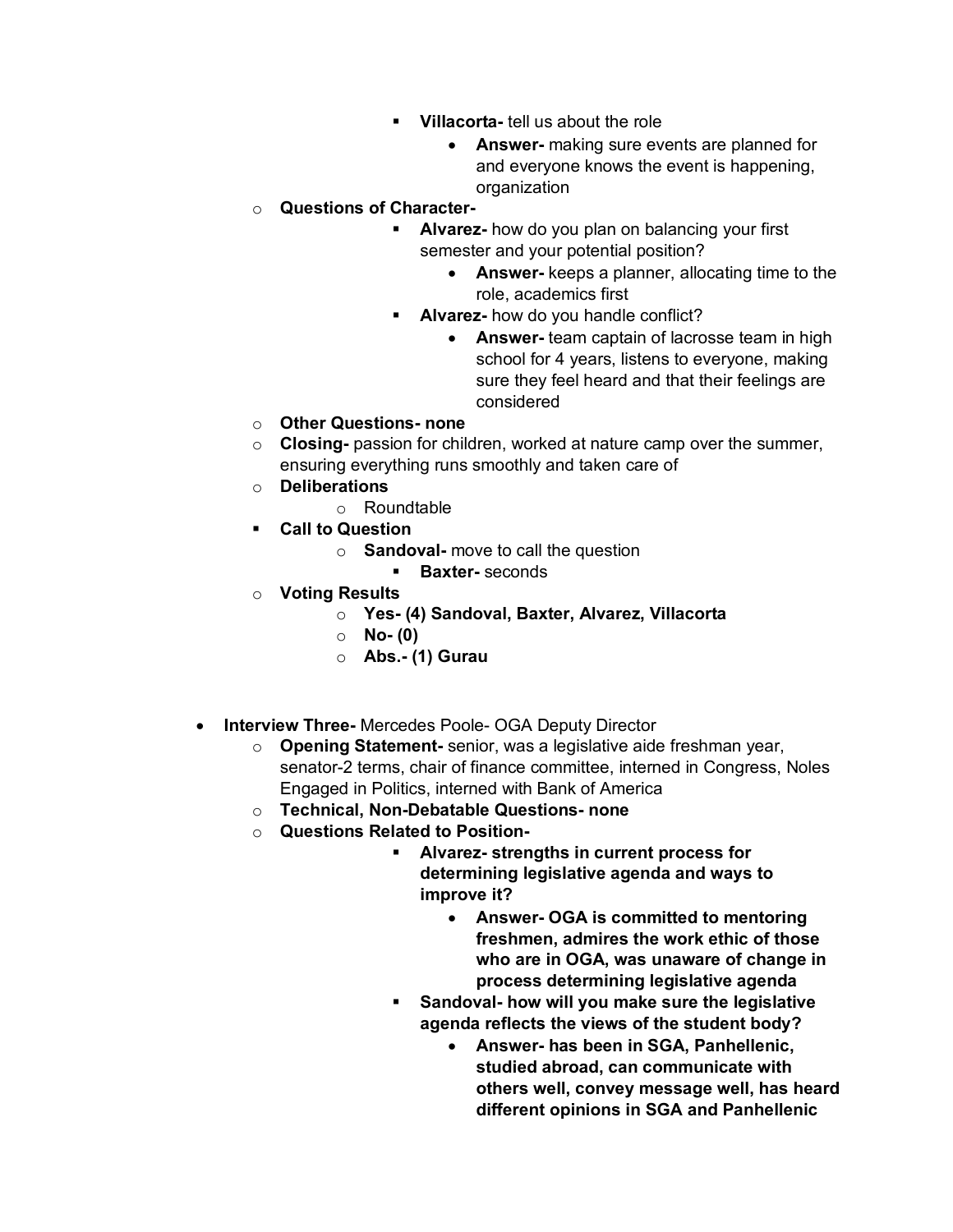**Association, can interact in those environments, likes to be voice for others**

- § **Villacorta- Concrete goals?**
	- **Answer- improve the Noles Engaged In Politics organization, lobby for funding for the new business school**
- o **Questions of Character-**
	- § **Baxter- soft skill you have learned at FSU and how you will apply it to the position?**
		- **Answer- likes to exhibit leadership qualities, does not back down from a challenge**
	- § **Garau- Academic passions?**
		- **Answer- finance, banking, and the stock market**
	- § **Follow-up- how can FSU improve the school of business?**
		- **Answer- advertise Bloomberg certification opportunity**
	- § **Villacorta- why do you want to advocate for the student body?**
		- **Answer- came from small schools, knew everyone, wanted to make FSU more close knit, wants to help others find their place**
- o **Other Questions-** None
- o **Closing- doesn't apply to anything without being prepared to give 110%, wants to mentor incoming students**
- o **Deliberations**
	- o Roundtable
- § **Call to Question**
	- o **Baxter- moves to call to question**
		- § **Gurau- seconds**
- o **Voting Results**
	- o **Yes- (3) Baxter, Gurau, Villacorta**
	- o **No- (1) Sandoval**
	- o **Abs.- (1) Alvarez**
- **Interview Four-** Alexander Smith- OGA Internal Assistant Director
	- o **Opening Statement- sophomore, in student boosters, FLI, Student foundation, mayoral intern, passionate about government, wants to work with Noles Engaged in Politics, wants to mirror it on FLI**
	- o **Technical, Non-Debatable Questions-**
		- § **Alvarez- what positions applied for** 
			- **Answer- board of directors**
	- o **Questions Related to Position-**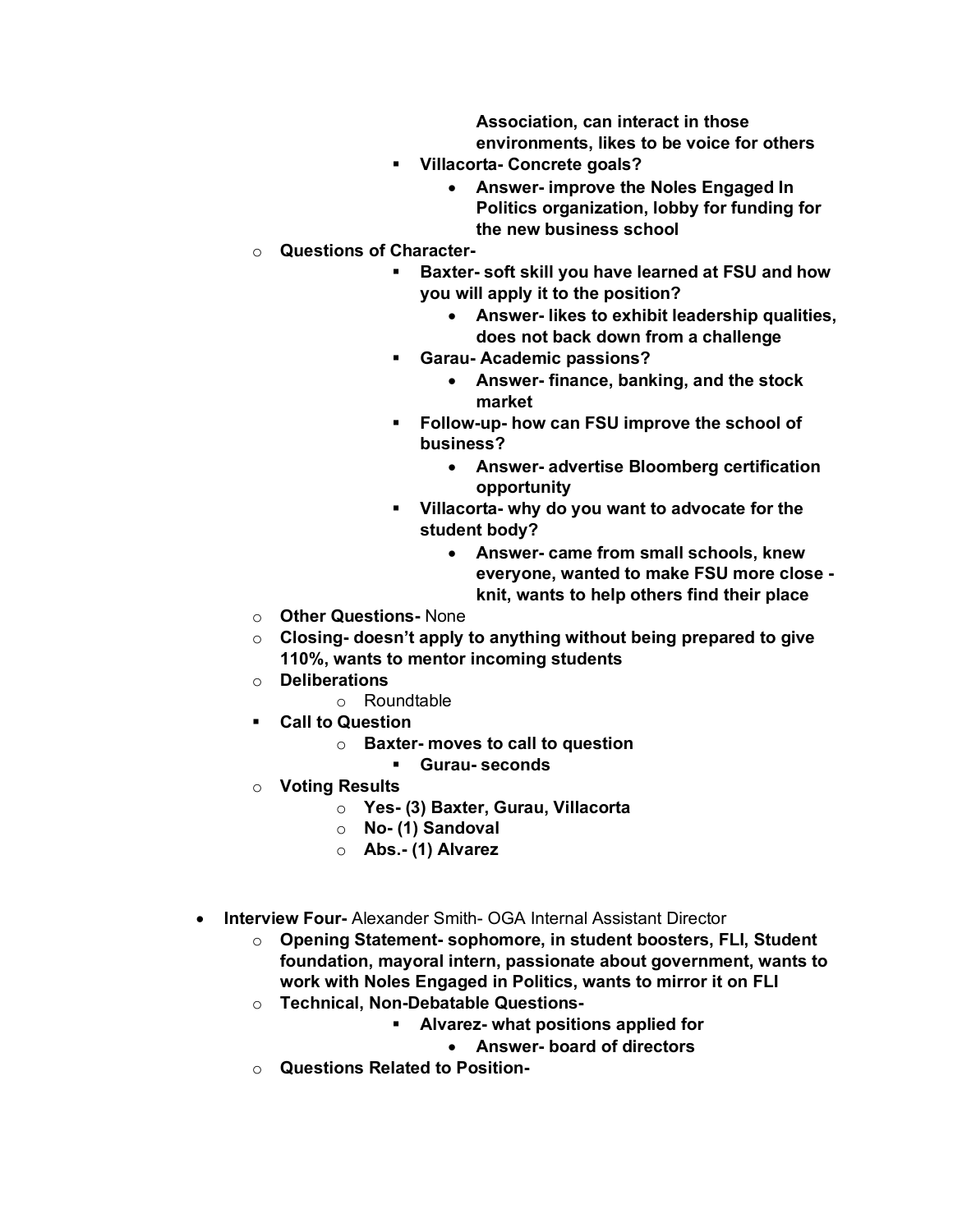- § **Alvarez- level of proficiency in how the legislative agenda is made**
	- **None, wants more input from students for legislative agenda**
- § **Sandoval- how to improve communication and goals**
	- **Answer- advertising info sessions to hear from students, using social media**
- § **Villacorta- what will your duties be?**
	- **Answer- unsure, wants to improve Noles Engaged in Politics**
- § **Gurau- something you can improve through lobbying?**
	- **Answer- lobbying for appropriate funding-**
- § **Alvarez- working with Office of Gov. Relations, how can you best let elected officials know that that there is a gap between what the students and university want?**
	- **Answer- textbook costs**
- § **Baxter- why this position?**
	- **Answer- it's important for students to have a voice, engage students, foster political awareness**
- o **Questions of Character-**
	- § **Sandoval- what qualities will you bring to the position?**
		- **Answer- respect and understanding despite disagreement**
- o **Other Questions-** None
- o **Closing- Thank you, wants to engage student body outside of SGA**
- o **Deliberations**
	- o Roundtable
- § **Call to Question**
	- § **Alvarez- moves to call to question**
		- **Sandoval- seconds**
- o **Voting Results**
	- o **Yes- (4) Baxter, Sandoval, Alvarez, Villacorta**
	- o **No- (1) Gurau**
	- o **Abs.- (0)**
- **Interview Five- David Stephenson- OGA Board of Directors**
	- o **Opening Statement-** thanks for the opportunity, sophomore, passion for local government, has not seen a lot of work done to connect Tallahassee community and FSU students, wants to have students educated about how the law applies to them, wants to sponsor event to question police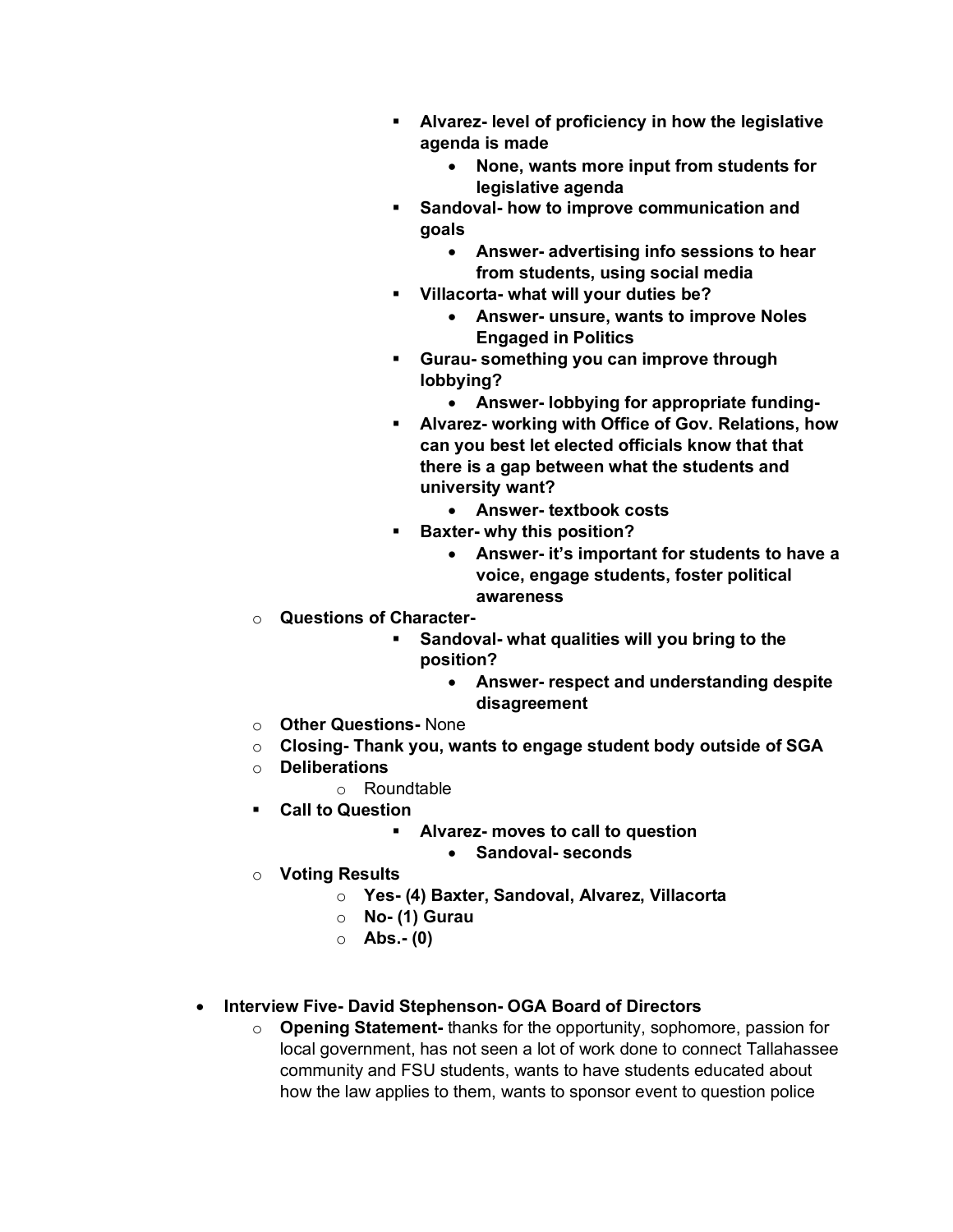officers about issues between officers and the community, involved with SAA and Presidential Ambassadors, CARE student

- o **Technical, Non-Debatable Questions-**
- o **Questions Related to Position-**
	- § **Alvarez- do you know the rules and procedure for the legislative agenda creation and how to improve?**
		- **Answer- wants student involvement on legislative agenda creation, isn't familiar with process**
	- § **Sandoval- Why OGA?**
		- **Answer- mentor encourage applying, worked with Noles Engaged in Politics**
	- § **Alvarez- Do you think OGA should improve relations with local government?**
		- **Answer- yes, community service and building relationships with the people**
- o **Questions of Character- none**
- o **Other Questions-** None
- o **Closing-** thanks for the opportunity, wants to work with senate to better FSU
- o **Deliberations**
	- o Roundtable
- § **Call to Question**
	- § **Sandoval- moves to call to question**
		- **Baxter- seconds**
- o **Voting Results**
	- o **Yes- (5) Baxter, Sandoval, Gurau, Alvarez, Villacorta**
	- o **No- (0)**
	- o **Abs.- (0)**
- **Interview Six- Jonathan Levin**
	- o **Opening Statement- ROTC cadet, making sure the Legacy Project is funded, new building for ROTC, museum, and STEM Lab. Has worked on political campaigns, is in senate**
	- o **Technical, Non-Debatable Questions-**
		- § **Villacorta- fin cert**
			- **Answer-yes**
	- o **Questions Related to Position-**
		- § **Villacorta- how will you maintain transparency in your role and within OGA as a whole?**
			- **Answer- host town hall event, use SGA to perform outreach, raise awareness of OGA among Social Science students**
		- § **Rios- elaborate on goal of Greek life involvement**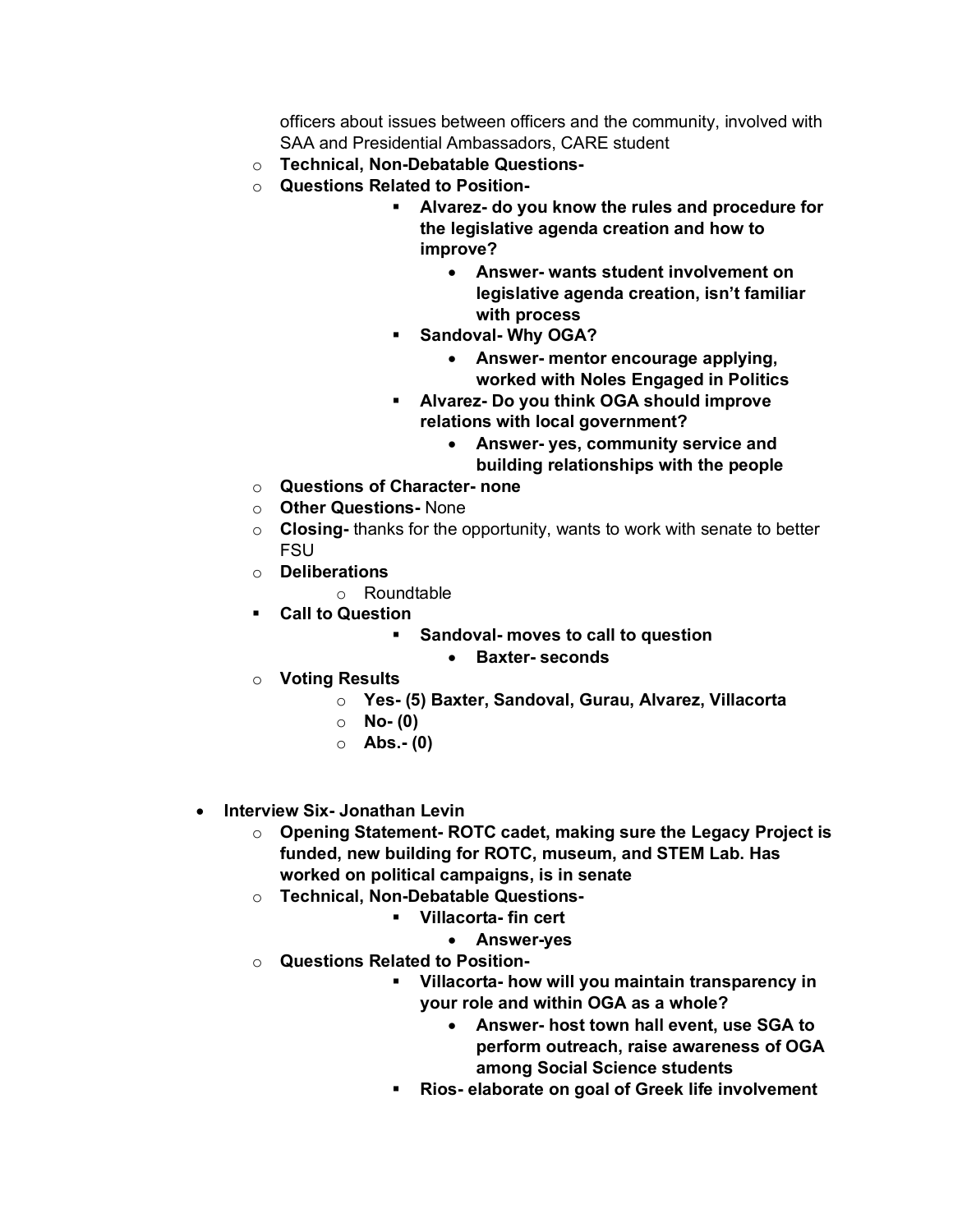- **Being in Greek life, stigma is that OGA is unimportant, OGA is a good path to future political work, wants to change perception of Greek life in SGA**
- o **Questions of Character-**
	- § **Sandoval- greatest asset you bring to OGA**
		- **Answer- confidence that comes from ROTC and political experience**
	- § **Sandoval- if confirmed, will you continue involvement with senate and stay impartial?**
		- **Answer- yes, both work for betterment of FSU**
- o **Other Questions-** None
- o **Closing- excited for role**
- o **Deliberations**
	- o Roundtable
- § **Call to Question**
- **Sandoval- moves to call to question** o **Rios- second**
- o **Voting Results**
	- o **Yes- (3) Sandoval, Gurau, Villacorta**
	- o **No- (0)**
	- o **Abs.- (2) Baxter, Rios**
- **Interview Seven- Noah Bartfield- SCURC Treasurer**
	- o **Opening Statement- junior, has done research for 3 years, has done financial work in the past, passionate about research**
	- o **Technical, Non-Debatable Questions-**
		- § **Villacorta- financially certified?**
			- **Answer- yes**
	- o **Questions Related to Position-**
		- § **Baxter- prior roles that led to you applying?**
			- **Previous financial work with the Academic Recruitment Org, that is similar to SCURC**
		- § **Rios- what are the financial barriers you want SCURC to overcome?**
			- **Answer- wants to be conduit for success**
		- § **Baxter- goals?**
			- **Answer- keep things running smoothly, SCURC has not emphasized voice of undergraduate STEM students**
	- o **Questions of Character- none**
	- o **Other Questions-** None
	- o **Closing- believes he would be good for the job**
	- o **Deliberations**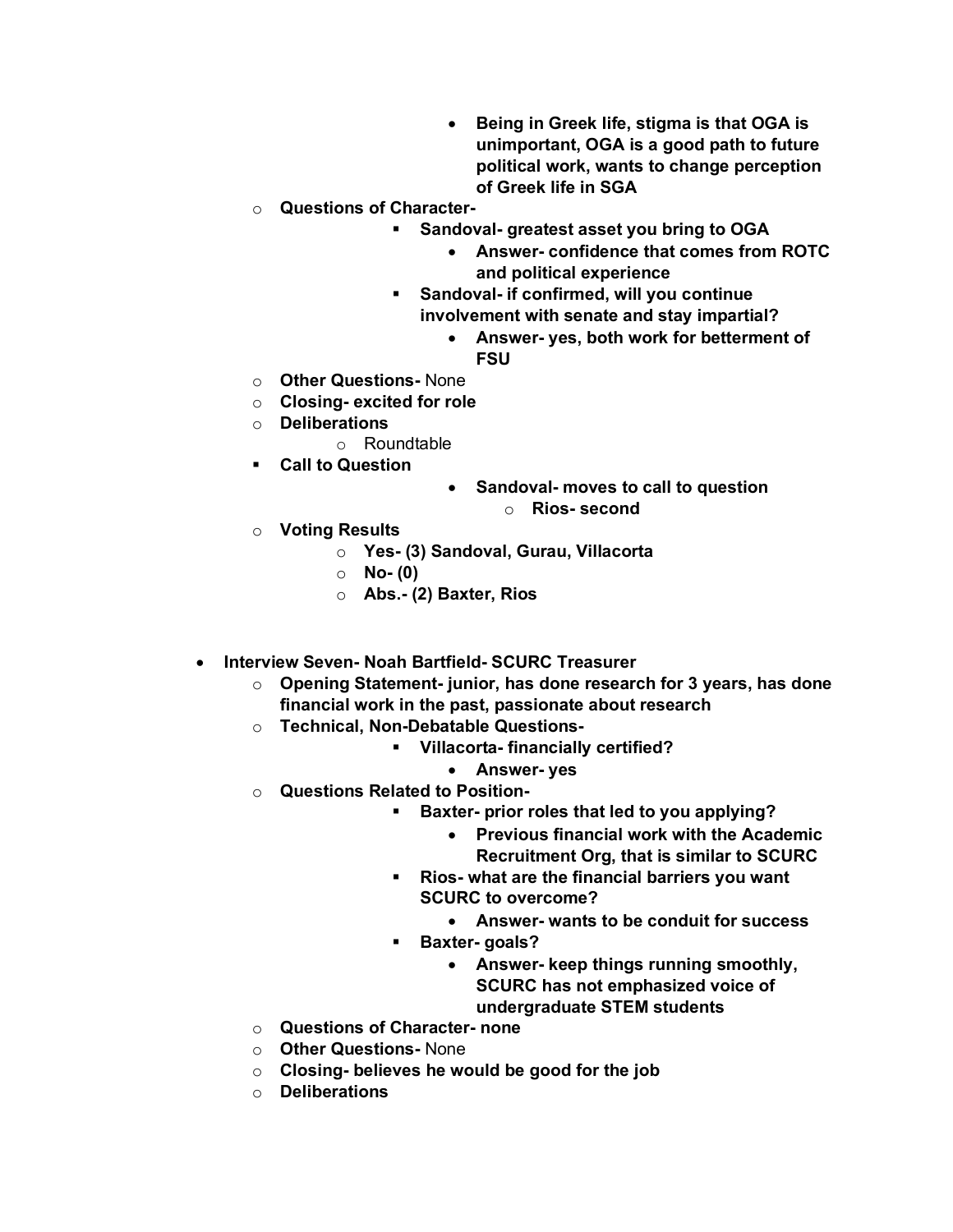- o Roundtable
- § **Call to Question**
- **Villacorta- moves to call to question** o **Sandoval- seconds**
- o **Voting Results**
	- o **Yes- (5) Baxter, Sandoval, Rios, Gurau, Villacorta**
	- o **No- (0)**
	- o **Abs.- (0)**
- **Interview Eight- Meredith Harris- Internal Assistant Director of OGA** 
	- o **Opening Statement- wants more involvement in OGA from students**
	- o **Technical, Non-Debatable Questions-**
		- § **Villacorta- are you aware this is a major position and you will have to vacate you senate seat?**
			- **Answer- yes**
	- o **Questions Related to Position-**
		- § **Baxter- what do you plan on improving?**
			- **Answer- more focused on campus as a whole, informing students**
		- § **Villacorta- how will you ensure that the legislative agenda is made based around student input and not the opinion of a select few?**
			- **Answer- wants to include students, doesn't know what that would look like, maybe a qualtrix**
		- § **Sandoval- goals?**
			- **Answer- roundtable for student input**
		- § **Rios- why this position?**
			- **Answer- it was offered**
		- § **Rios- when did you decide to take this?**
		- **Answer- this weekend**
	- o **Questions of Character- none**
	- o **Other Questions-** None
	- o **Closing- sad to leave senate, hopes to continue connections made in senate**
	- o **Deliberations**
		- o Roundtable
			- § Villacorta- motion for non-senator to speak
				- Sandoval- second
	- § **Call to Question**
- **Gurau- moves to call to question**
	- o **Rios -second**
- o **Voting Results**
	- o **Yes- (3) Sandoval, Gurau, Villacorta**
	- o **No- (1) Rios**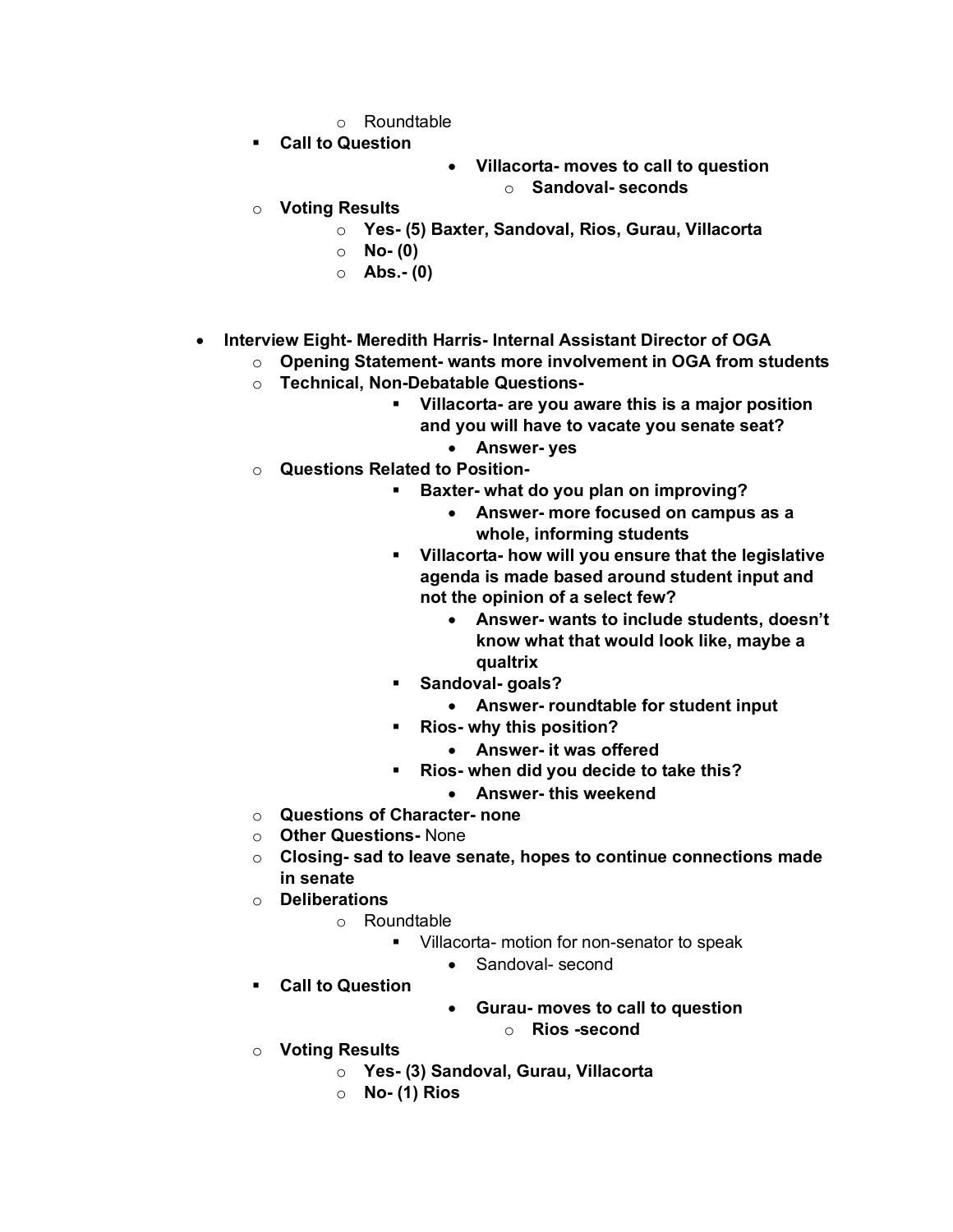- o **Abs.- (1) Baxter**
- **Interview Nine- Stephen Marante- OGA Board of Directors**
	- o **Opening Statement- second year, from Parkland, FL, polisci major, loves government and politics, interned for House Rep.**
	- o **Technical, Non-Debatable Questions-**
	- o **Questions Related to Position-**
		- § **Villacorta- goals?**
			- **Answer- advocate for the university by lobbying, advancing the cause of higher education, has connections**
		- § **Sandoval- goals for the legislative agenda to make sure it's representative of the student body?**
			- **Answer- everything comes down to money, more money makes the school better, wants to reach out to students**
	- o **Questions of Character-**
		- § **Sandoval- tell us about your experience with the school safety task force?**
			- **Answer- worked with local high school SGA leaders to create platform**
	- o **Other Questions-** None
	- o **Closing-**
	- o **Deliberations**
		- o Roundtable
	- § **Call to Question**
- **Rios -moves to call to question**
	- o **Sandoval-second**
- o **Voting Results**
	- o **Yes- (5) Baxter, Sandoval, Rios, Gurau, Villacorta**
	- o **No- (0)**
	- o **Abs.- (1) Alvarez**
- **Interview Ten- Emily Durham- OGA Board of Directors**
	- o **Opening Statement- Chair of the Internal Affairs Committee,**
	- **previous OGA liaison, Interned with a higher-ed lobbying firm**
	- o **Technical, Non-Debatable Questions-**
		- **Alvarez: Are you currently financially certified?**
	- o **Questions Related to Position-**
		- **Alvarez: In regards to the legislative agenda, do you think that anything should be changed?**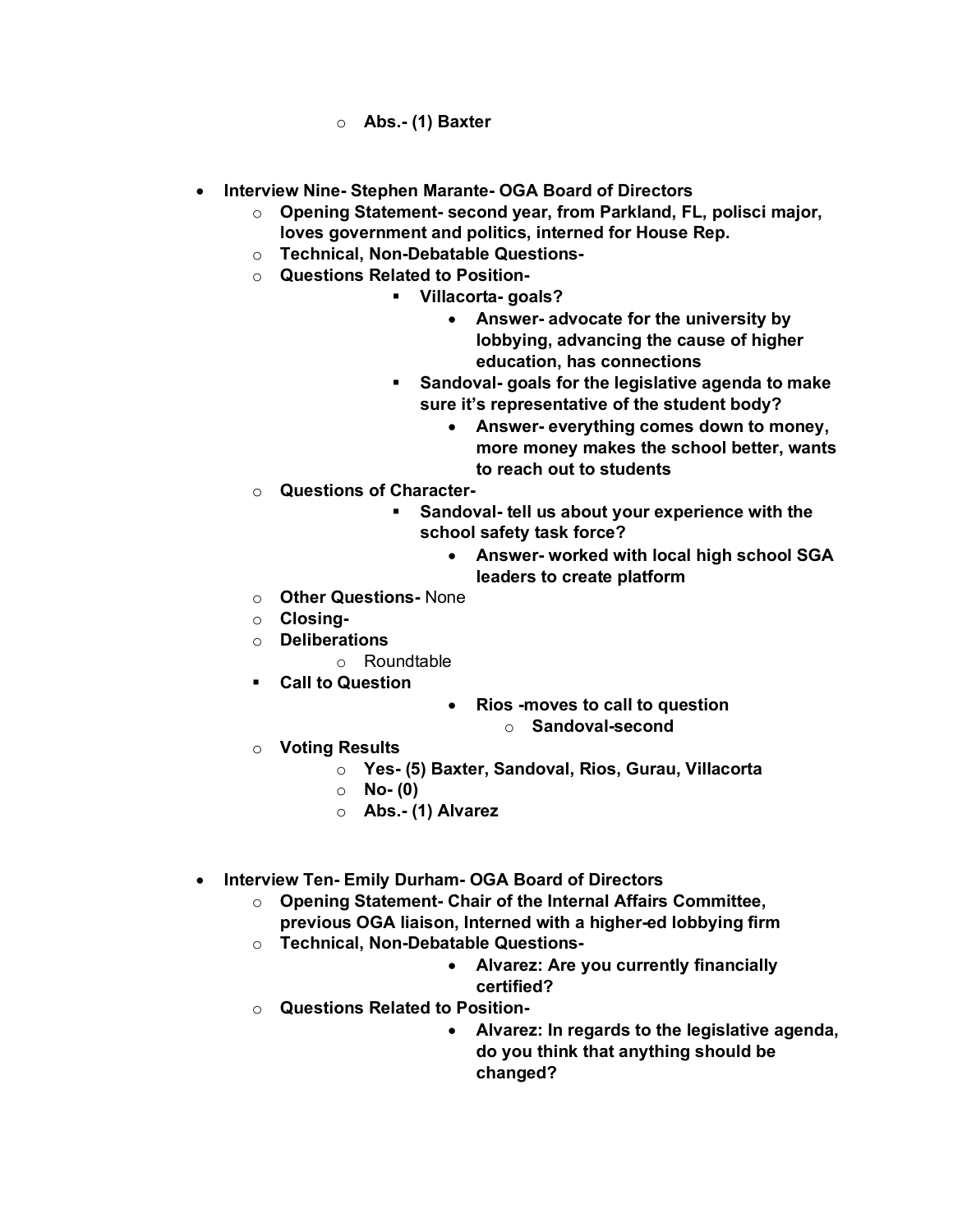- o **Yes, the statutes governing the presentation and confirmation of the legislative agenda should be changed, it should have a different process form a normal bill in SGA**
- **Baxter: How did your role as OGA liaison inform your decision and prepare you to apply for this position?**
	- o **Seeing last years process of choosing the legislative agenda made me feel like the student body's input was not heard or accounted for**
- **Alvarez: Is there precedent for members of the senate being on the board of directors for OGA?**
- **Alvarez: should there be conflict between the senate and OGA, how will you be impartial and attentive to both sides?**
- o **Questions of Character-**
	- § **Gurau- What is your biggest weakness?**
	- § **Sandoval: How do you handle conflict, especially navigating personal relationships with coworkers**
- o **Other Questions-** None
- o **Closing-** Really passionate about politics and Florida State, want to represent higher education in government
- o **Deliberations**
	- o Roundtable
- § **Call to Question- Alvarez**

# • **Second: Sandoval**

- o **Voting Results**
	- o **Yes- (4) Baxter, Rios, Gurau, Sandoval**
	- o **No- (1) Alvarez**
	- o **Abs.- (0)**

# • **Interview Eleven- Samantha Jacobsen- OGA Board of Directors**

- o **Opening Statement-** junior, involved in SGA and Panhellenic, passion for government, likes legislation
- o **Technical, Non-Debatable Questions-**
	- § **Alvarez-** financial certification?
		- **Answer-** yes
- o **Questions Related to Position-**
	- **Sandoval-** how do you intend to resolve conflicts of interest between senate position and OGA position?
		- **Answer-** will set aside personal biases towards senate and agree with OGA